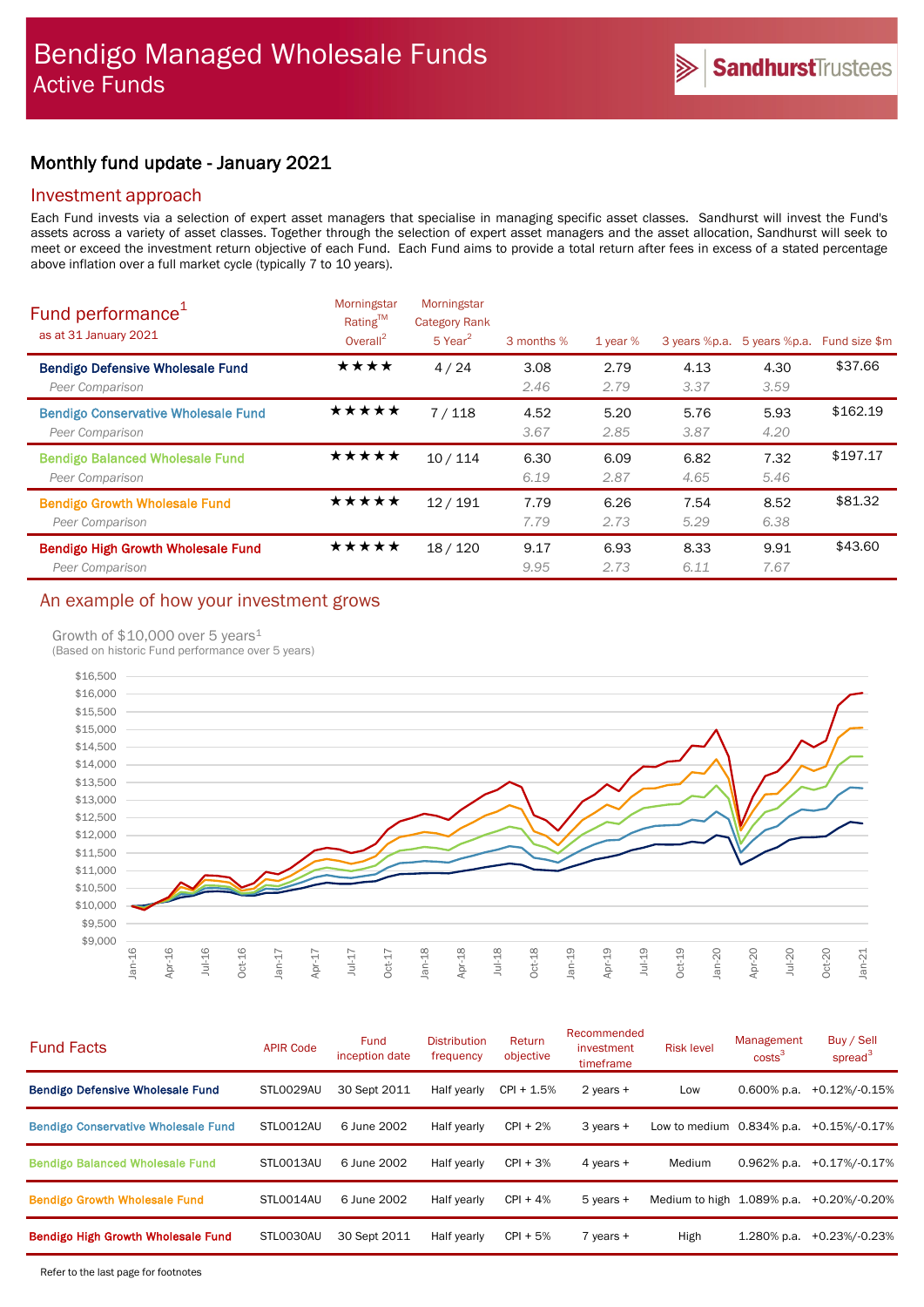# Asset allocation and the Unit prices of the Unit prices of the Unit prices of the Unit prices of the Unit prices

### Bendigo Defensive Wholesale Fund



#### Bendigo Conservative Wholesale Fund

| $\blacksquare$ Aust Sh         | 18.3% |
|--------------------------------|-------|
| $\blacksquare$ Int Sh          | 11.4% |
| $\blacksquare$ Int Sh (Hedged) | 8.6%  |
| Property & Infra               | 0.4%  |
| $\blacksquare$ Cash            | 15.7% |
| $\blacksquare$ Int FI          | 10.7% |
| ■ Aust Fl                      | 30.4% |
| <b>Alternative</b>             | 4.5%  |
|                                |       |

#### Bendigo Balanced Wholesale Fund



#### Bendigo Growth Wholesale Fund

| $\blacksquare$ Aust Sh         | 37.0% |
|--------------------------------|-------|
| $\blacksquare$ Int Sh          | 21.8% |
| $\blacksquare$ Int Sh (Hedged) | 15.9% |
| Property & Infra               | 0.8%  |
| $\blacksquare$ Cash            | 10.8% |
| $\blacksquare$ Int FI          | 0.7%  |
| $\blacksquare$ Aust FI         | 7.9%  |
| ■ Alternative                  | 5.1%  |
|                                |       |

#### Bendigo High Growth Wholesale Fund

| ■ Aust Sh                   | 39.9% |
|-----------------------------|-------|
| $\blacksquare$ Int Sh       | 23.2% |
| Int Sh (Hedged)             | 21.5% |
| <b>Property &amp; Infra</b> | 2.1%  |
| $\blacksquare$ Cash         | 10.1% |
| $\blacksquare$ Int FI       | 0.0%  |
| ■ Aust Fl                   | 0.0%  |
| ■ Alternative               | 3.2%  |

| Unit prices                                | Application | Withdrawal |
|--------------------------------------------|-------------|------------|
| as at 31 January 2021                      | price       | price      |
| <b>Bendigo Defensive Wholesale Fund</b>    | \$1.13179   | \$1.12874  |
| <b>Bendigo Conservative Wholesale Fund</b> | \$1.13614   | \$1.13251  |
| <b>Bendigo Balanced Wholesale Fund</b>     | \$1.08981   | \$1.08611  |
| <b>Bendigo Growth Wholesale Fund</b>       | \$1.04280   | \$1.03863  |
| <b>Bendigo High Growth Wholesale Fund</b>  | \$1,46054   | \$1.45383  |

### Make the most of your investment

### You need \$50,000 to start an investment in one of our Bendigo Managed Wholesale Funds

 $\blacktriangleright$  The power of compounding

Compounding can be a powerful tool in wealth creation. Reinvesting distributions can be one of the easiest and cheapest ways to increase your holdings over time. You're compounding your investment's growth by continually adding more units which, in turn, will generate distributions of their own.

#### Why not reinvest your half yearly distributions?

 $\blacktriangleright$  The benefits of making it regular

Making regular contributions to your investment can both grow your investment and smooth the effects of market highs and lows.

### Why not add a Regular Savings Plan to your investment? You can establish one from as little as \$50 per month.

You can also use BPAY® to add to your investment at any time with as little as \$100. See your statement for your BPAY reference number.

® Registered to BPAY Pty Ltd ABN 69 079 137 518

### Do you have any questions?

For further information contact us on 1800 634 969 or visit www.sandhursttrustees.com.au